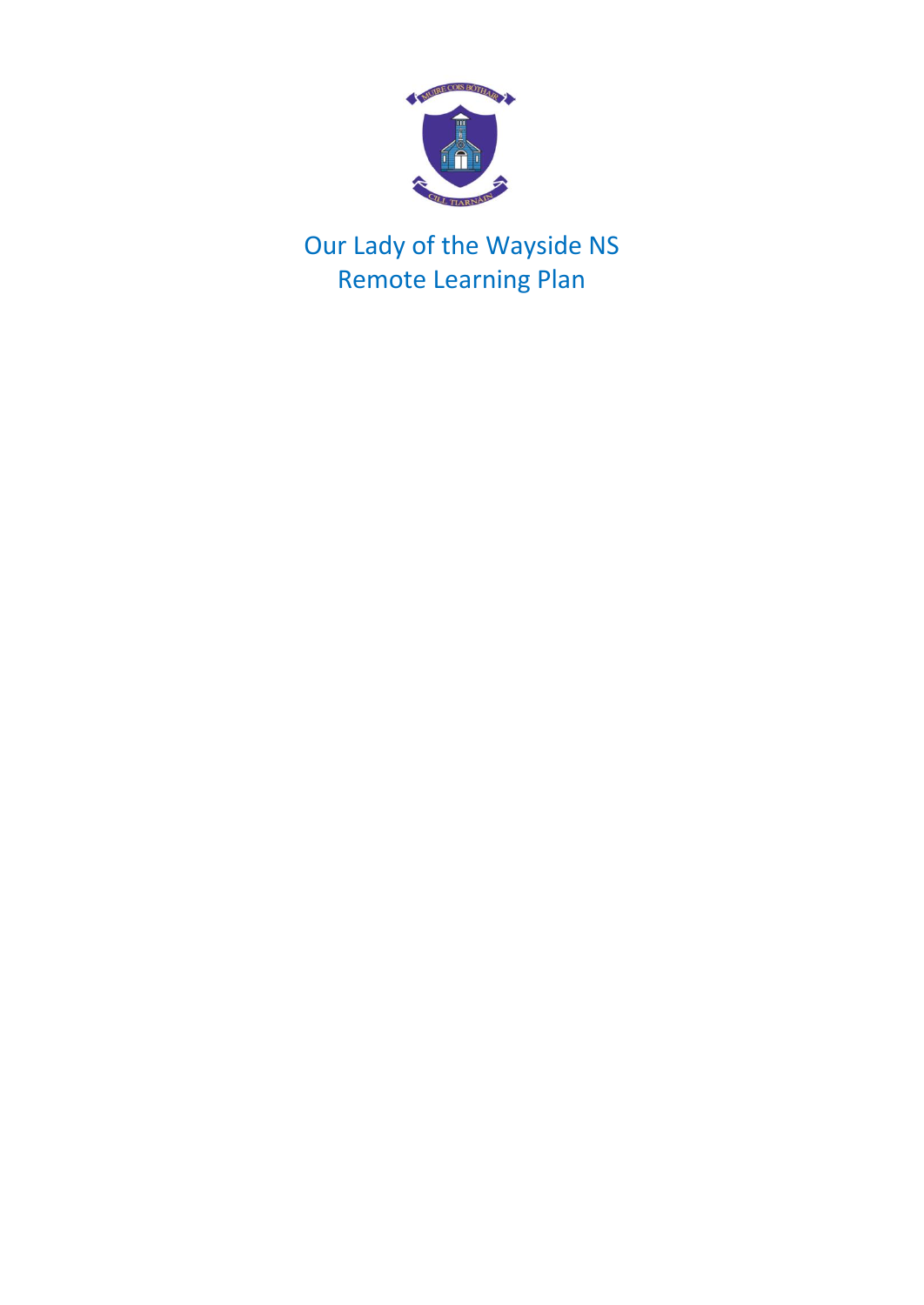

### **Remote Teaching and Learning Plan**

Dear Parents and Guardians,

In response to this time of uncertainty regarding school closures, we have formulated this policy to outline how the school will maintain the link between school and home. In the event of another whole or partial school closure, we aim to continue to communicate with our pupils through various means.

We recognise that online safety is of huge importance and the aim of this document is to help to protect both school staff and pupils, while teaching and learning online.

This policy does not set out to replace our Mobile Phone or Acceptable Usage Policy. Rather, it is proposed as an important addition to the area of learning from a digital platform. The policy presented here should be read also in tandem with our school's Code of Behaviour Policy and Anti-Bullying (including Cyber Bullying) Policy.

The primary obligation of all schools is to the welfare of the learners in their school. This policy, therefore, seeks to ensure that remote learning is safe for all student learners and that personal and sensitive data is also protected under GDPR legislation. Schools must ensure that learning takes place in an environment that is respectful and fair and meets its statutory duties.

This Policy has been formulated in accordance with the provisions of the Department of Education and relevant sections of:

- (a) The Education Act (1998)
- (b) Education (Welfare) Act (2000)
- (c) Equal Status Act (2000)
- (d) Education for Persons with Special Educational Needs Act (2004)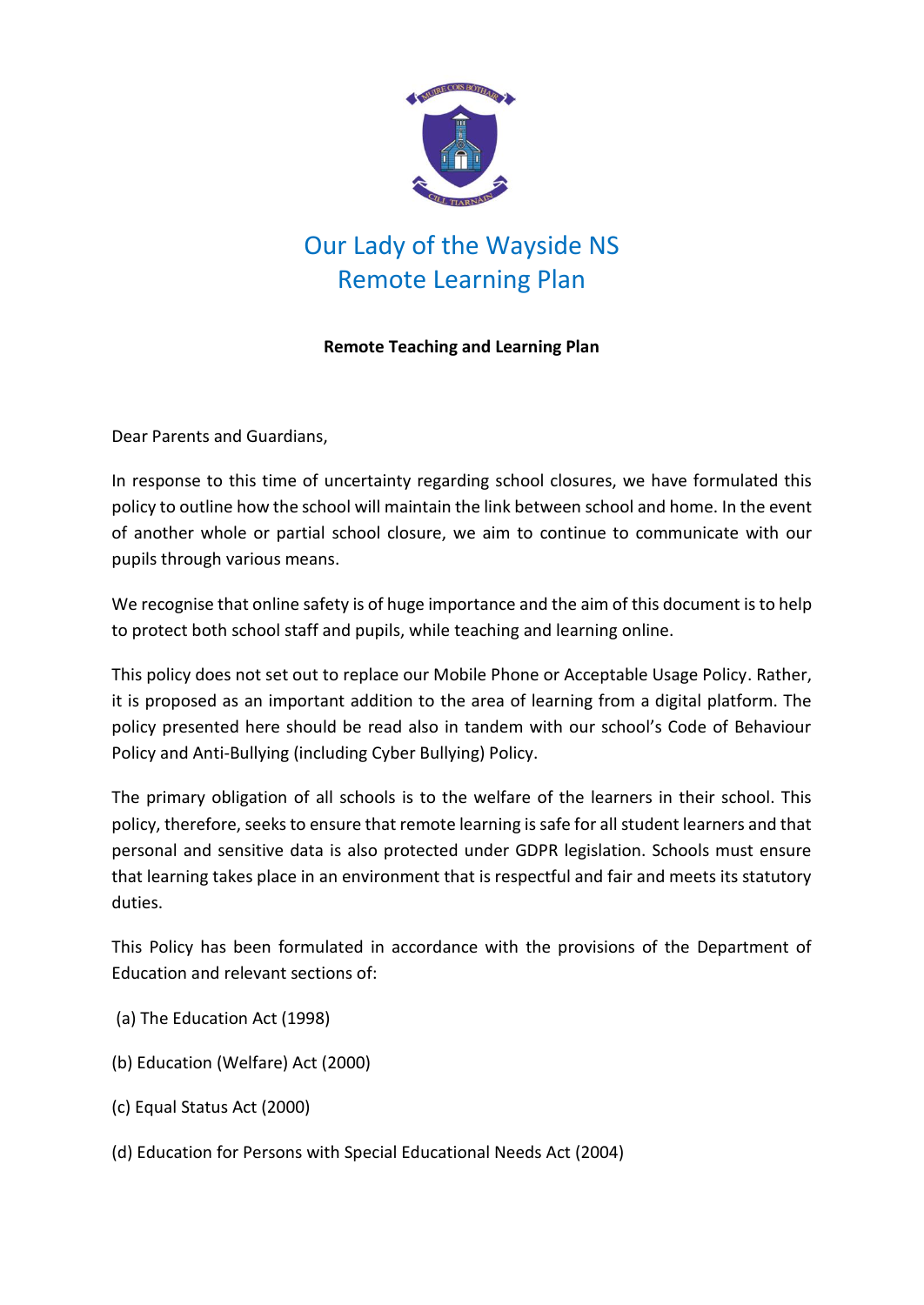

(e) Disability Act (2005)

(f) Children First Act (2017)

(g) GDPR

(h) Data Protection Act (2018)

(i) Department of Education: Child Protection Procedures for Primary schools

(j) NEWB Guidelines for Developing a Code of Behaviour (2008).

(k) DES Guidance on Continuity of Schooling for Primary Schools (May 2020)

(l) DES Guidance on Continuity of Schooling: *Supporting Primary Pupils at very High Risk to Covid 19* (August 2020)*.*

This is a working document. As we continue to explore options available to support distance learning, the document will be updated accordingly.

### **Context**

Teaching and Learning is always evolving, especially, as we move deeper into the 21st century. Developments in IT provide us all with great opportunities as learners and teachers. Never before has there been greater scope to learn using technology and it continues to change the learning relationship between teachers and students. Advances in technology mean that assignments can be delivered remotely and that greater access to information on the internet affords the opportunities for real learning to take place under the watchful and professional guidance of the teacher. However, whether a child is being directed remotely or via a traditional classroom environment, it is very important that all partners are aware that once a learning exchange takes place between a student and teacher, whether at home or school, the same statutory rules apply i.e. the school's Code of Positive Behaviour and all of the school's policies apply.

We recognise that online collaboration is essential for distance learning and that families are in favour of increased opportunities to maintain the connection between school and home.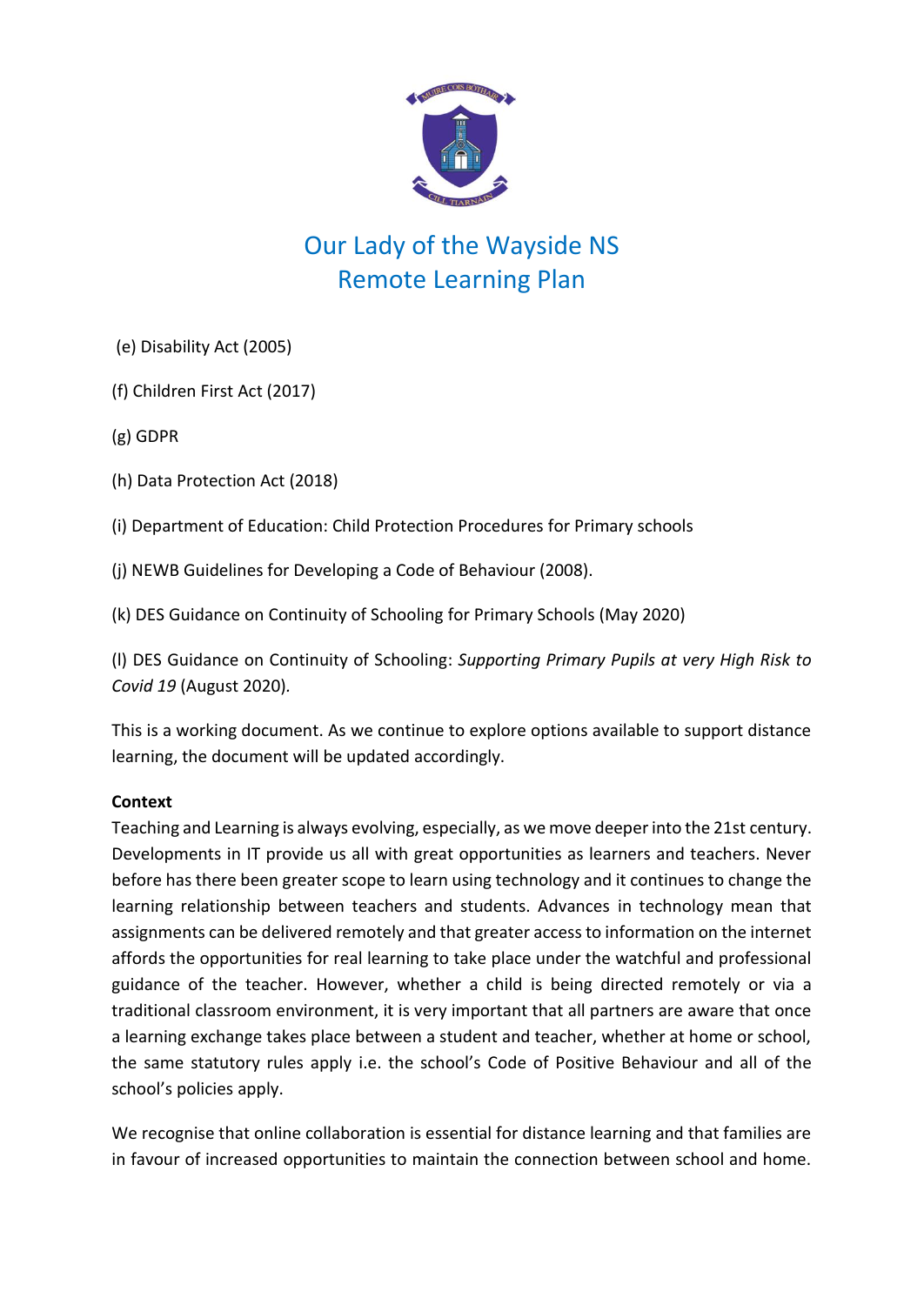

Our Lady of the Wayside NS uses a variety of child friendly, online tools, which assist in providing more effective teaching and learning, while also enabling greater communication between staff, families and students.

### **Guidelines for good online communication in School:**

- 1. Under no circumstances should pictures or recordings be taken of video calls.
- 2. Staff, families and students are expected to behave in an appropriate, safe, respectful and kind manner online.
- 3. It is the duty of parents/guardians to supervise children while they are working online and to ensure that any content submitted to their teacher is appropriate.
- 4. Staff members will communicate with pupils and their families via Google Classroom or through an established app (e.g. Seesaw).
- 5. Any electronic forms of communication will be for educational purposes and to allow for communication with families.
- 6. Students and staff will communicate using tools which have been approved by the school and of which parents have been notified (Seesaw, Zoom)
- 7. Parental permission will be acquired before setting up a profile for a pupil on a communication forum.
- 8. For video/Zoom calls, parental permission is implied, as the link to a video call will be communicated via the parent/guardian's email address. Essentially, by virtue of the pupil logging on to the call, permission is assumed.
- 9. For security reasons, passwords will be provided to families, where applicable.
- 10. Our Lady of the Wayside NS cannot accept responsibility for the security of online platforms, in the event that they are compromised.

Our Lady of the Wayside NS will use online platforms for communicating and connecting with families/pupils. Our 'Remote Teaching and Learning Plan' will include a combination of assigned work, pre-recorded lessons (Seesaw & Google Classroom) and live sessions (Zoom).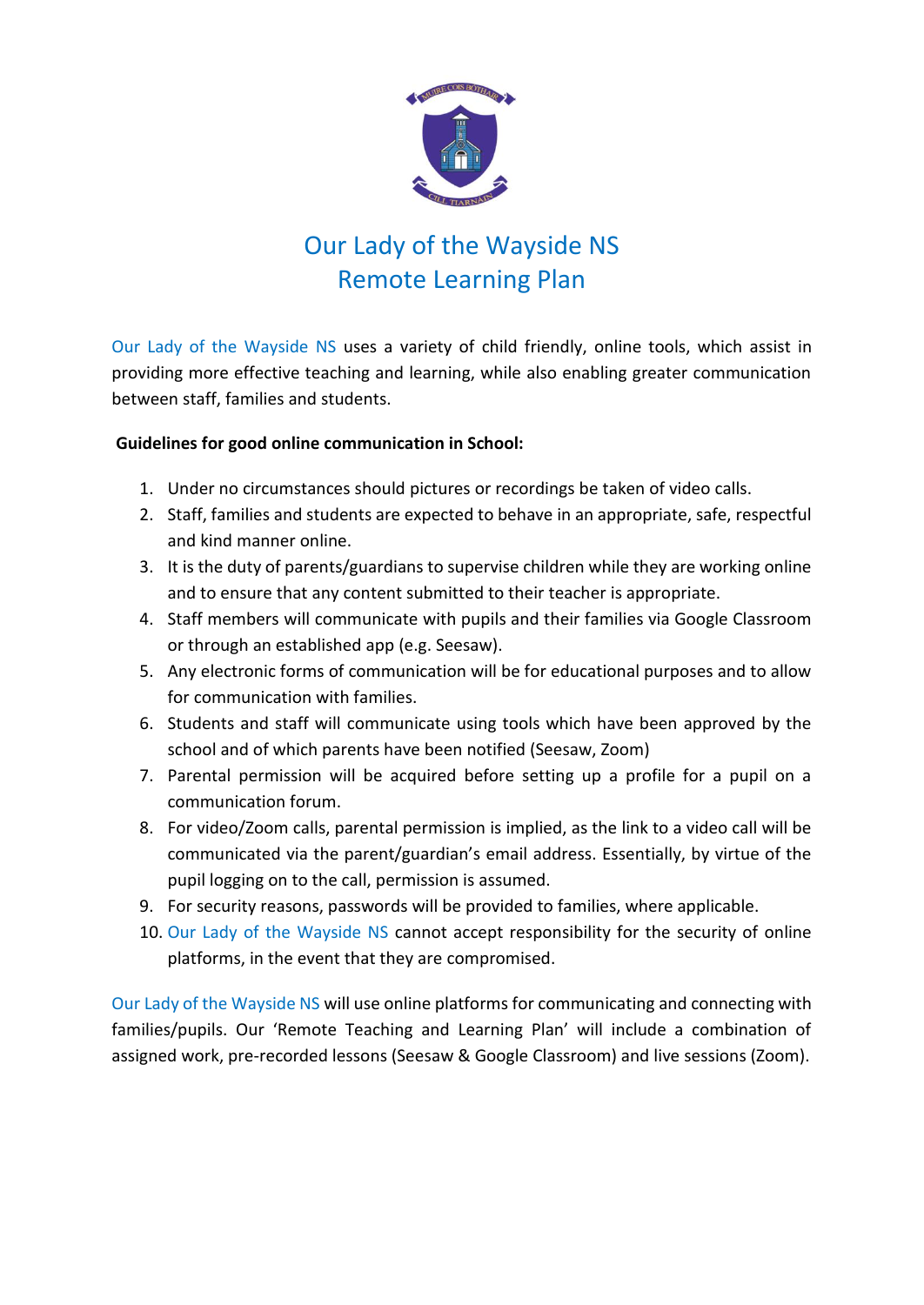

### 1: **School App**:

Staff will communicate regularly with parents and pupils via the school Website / Aladdin App. All families are asked to download the school App and to check it daily for updates and important information. Teachers will post work for pupils each week.

Each teacher will be assigned a class e-mail address through which he/she will communicate with parents/guardians and vice-versa. Parental queries will be addressed during school hours only (9:00-2:30) and should relate strictly to your child's teaching and learning.

### 2: **Seesaw:**

*Seesaw Class App* is for our pupils to connect to their folder and they then have the option of uploading items to their folder for their teacher to see. This app will be used from Junior Infants to second class. Parental consent is required prior to using this app. Each child will be assigned an individual access code. Unfortunately, single family log in is not facilitated on Seesaw. Some lessons will be pre -recorded and uploaded via Seesaw.

3. **Google Classroom:** (also includes Google Meet where appropriate)

Google Classroom is an online platform used from 3rd - Sixth Class pupils and again it enables our pupils to connect to their folder of work and it also allows access to their teacher when required. The teachers may also provide feedback and communicate with pupils via Google Classroom. Some lessons will be pre -recorded and uploaded on Google Classroom. Parental consent is required prior to using this app.

### **4. Zoom:**

Zoom is a video-conferencing platform which will enable teachers, staff and pupils to connect via a live link. Teachers will connect with pupils regularly using pre-arranged Zoom Meetings.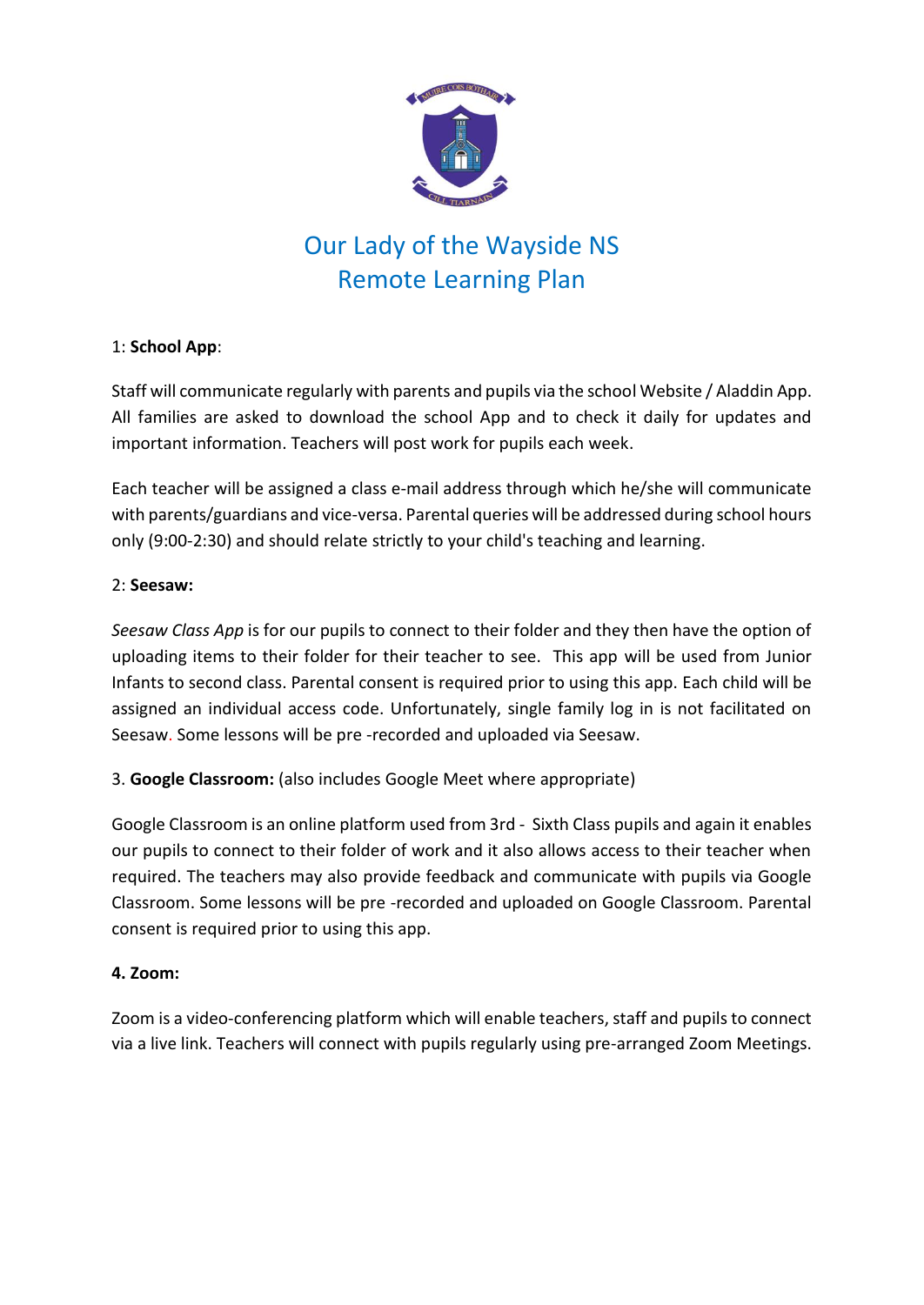

### **Rules for pupils using online communication methods:**

For submitting learning:

- 1. Submit work and pictures that are appropriate have an adult take a look at your work before you send it.
- 2. Use kind and friendly words.

### For video calls/Zoom:

- 1. Remember to ensure you join each Zoom meeting using your family name.
- 2. Pictures or recordings of the video call are not allowed.
- 3. Remember our school rules they are still in place, even online.
- 4. Set up your device in a quiet space, with no distractions in the background.
- 5. Join the video with your microphone muted.
- 6. Raise your hand before speaking, just like you would do in class.
- 7. If you have the chance to talk, speak in your normal voice, using kind and friendly words.
- 8. Show respect by listening to others while they are speaking.
- 9. Ensure that you are dressed appropriately for the video call.
- 10. Be on time set a reminder if it helps.
- 11. Enjoy! Don't forget to wave hello to everyone when you join!

### **Guidelines for parents and guardians:**

For learning

- 1. It is the responsibility of parents and guardians to ensure that pupils are supervised while they work online.
- 2. Check over the work which pupils send to their teacher, ensuring it is appropriate.
- 3. Continue to revise online safety measures with pupils.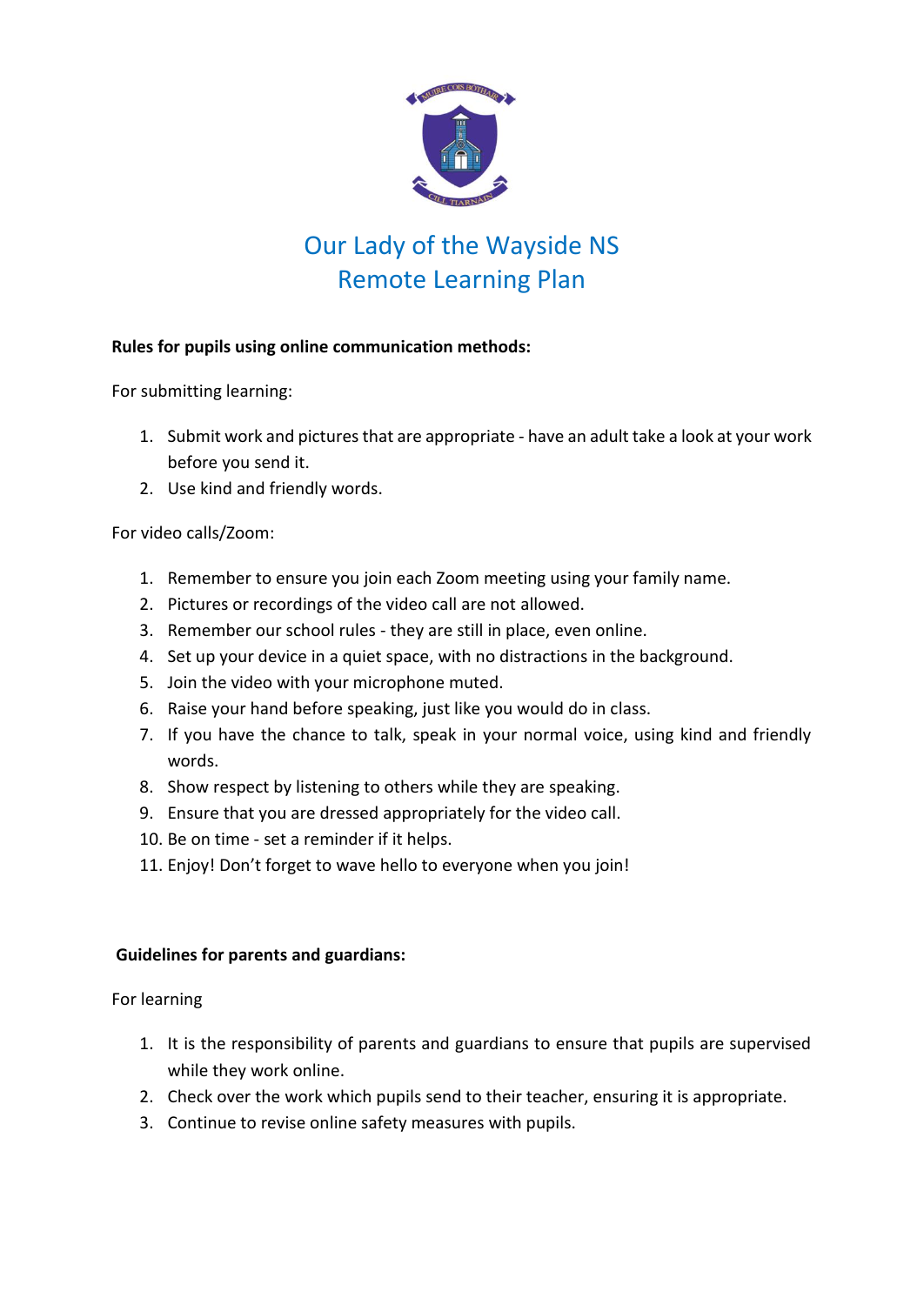

For video calls/Zoom

- 1. Under no circumstances should pictures or recordings be taken of video calls.
- 2. Ensure that the school has the correct email address for inviting you to join apps and meetings.
- 3. The main purpose of a video call is to engage in online learning activities while maintaining a social connection between the school staff and pupils. Encourage pupils to listen and enjoy the experience.
- 4. Be aware that when participating in group video calls, you can be seen and heard unless you are muted or have disabled your camera.
- 5. You will automatically enter a waiting room when the code for a Zoom call has been entered. Please note that school staff will only accept users into video call if you can be identified by the display name on your zoom account. (i.e. Family Name)
- 6. Please ensure that your child is on time for a scheduled video, or they may be locked out. Please request to join the Zoom call approximately five minutes before the scheduled start time. This will give school staff time to verify your email address.
- 7. Make sure to familiarise your child with the software in advance. For video in particular, show them how to mute/unmute and turn the camera on/off.
- 8. Participants in the call should be dressed appropriately.
- 9. An appropriate background/room should be chosen for the video call.
- 10. For detailed information on GDPR and Zoom, please visit<https://zoom.us/privacy>

It is important to note that any breach of the above guidelines will result in a discontinuation of this method of communication. A breach may also result in a person being immediately removed from a meeting or a meeting being immediately terminated.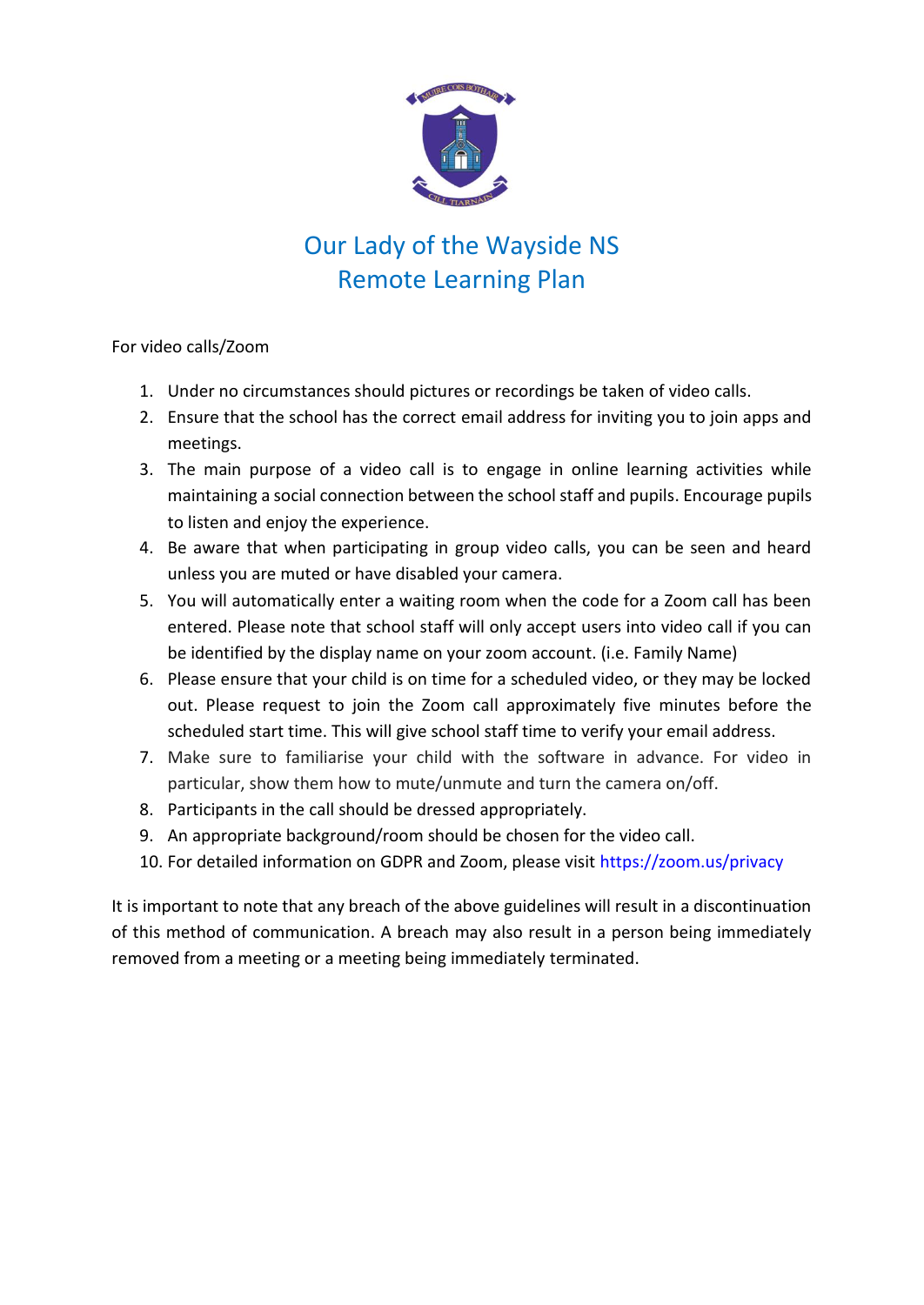

### **Remote Teaching and Learning Protocols for Students:**

- Check assigned work each week
- Communication may only take place during normal school hours
- The normal school calendar will apply
- The following school policies apply to remote teaching and learning:
	- Code of Behaviour
	- Anti- Bullying Policy
	- Acceptable Use Policy
- Teaching and Learning best practice will continue to apply, with students expected to present all assignments to the best of their ability and on time, where possible, in this evolving and unprecedented situation
	- o In so far as possible, provision for SEN students will be made when using Remote Learning methodologies
	- o In so far as possible, provision for students at very high-risk to Covid 19 will be made when using Remote Learning methodologies.

### **Remote Teaching and Learning Protocols for Parents**

- We ask parents/guardians to ensure protocols for students are adhered to.
- Check-in on their child's school work on a daily basis and talk to their child about the work being assigned.
- The health and wellbeing of all is paramount. Circumstances may change for any of us unexpectedly, teachers or parents, so please keep schooling in perspective and do not allow anything school related to impinge on your child negatively. You are the primary educator of your child and you make those calls. We encourage a little work every week day for routine. We provide work and guidance and ask parents and pupils to do their best and that is all.

### **Remote Teaching and Learning Protocols for Teachers/SNA's**

- Check uploaded work each week
- Communication may only take place during normal school hours
- The normal school calendar will apply.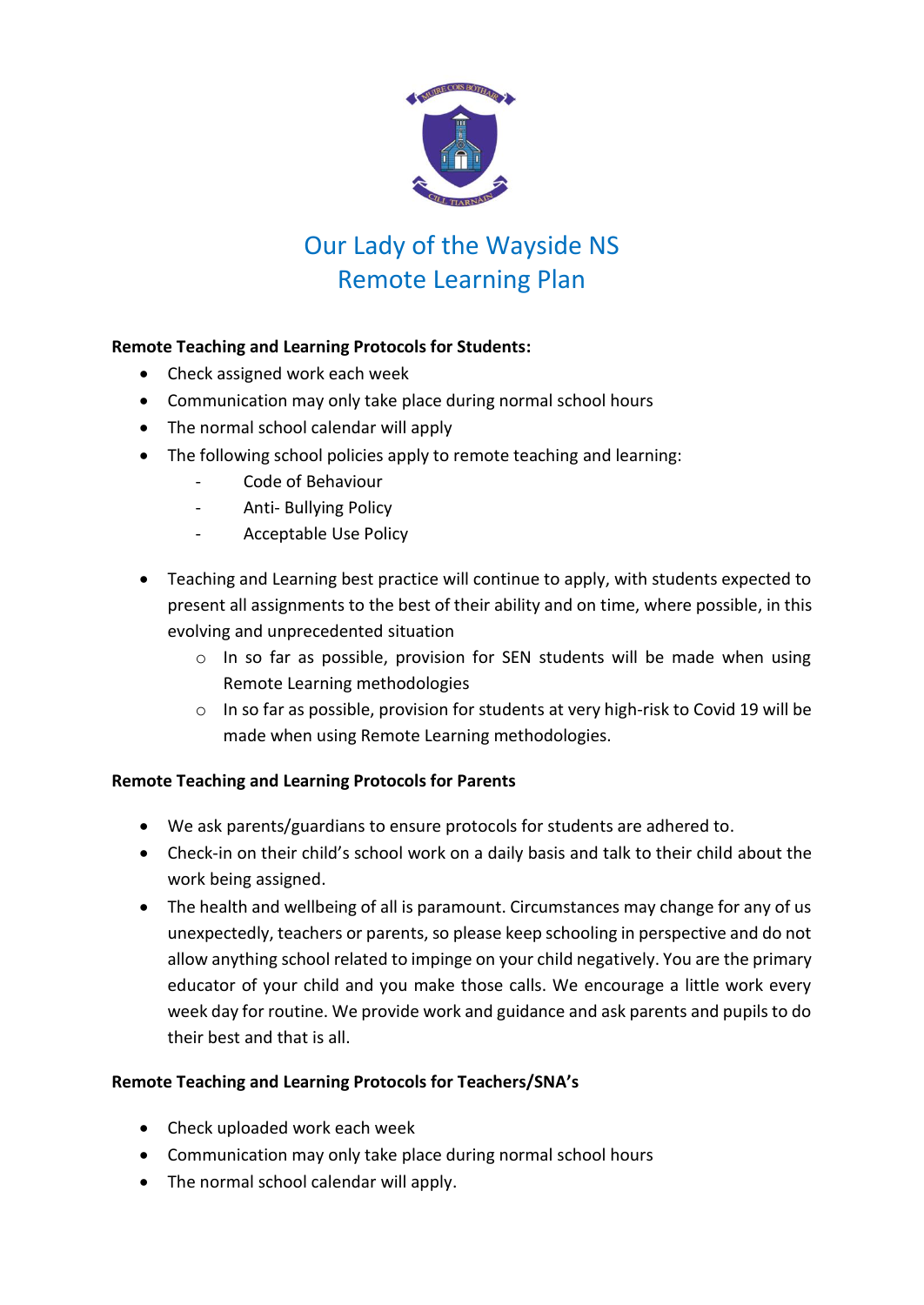

- The following school policies apply to remote teaching and learning:
	- o Child Protection Policy
	- o Data Protection Policy
- Teaching and Learning best practice will continue to apply with students expected to present all assignments to the best of their ability and on time, where possible.

## **Remote Teaching and Learning Provision specifically for the following Covid 19 related scenarios**

### **A. Provision for children who are at very high risk to Covid 19:**

The school will engage directly with relevant parents, regarding remote educational provision for children who are deemed to be at **very high risk** to Covid-19 (see HSE Guidelines) where medical certification has been provided to the school.

## **B. In the case of all other children who are instructed to self-isolate by their GP or HSE Public Health, educational provision will be provided as follows:**

- 1. Children who are awaiting Covid 19 test results for themselves or a family member and have been instructed by their GP to isolate at home for a few days. These pupils will be supported to catch up on their learning on their return to school
- 2. Children isolating at home on instruction from their GP due to a confirmed case within their own family/close contact outside of school (14 day isolation period). Teacher will link in with the pupil via See-Saw/ Google-Classroom (not video conferencing)
- 3. School POD (group of six) instructed by HSE Pubic Health to self-isolate. Teacher will link in with the pupils via See-Saw/ Google-Classroom (not video conferencing)
- 4. School bubble (whole class) instructed by HSE Public Health to self-isolate (14 day isolation period). Teacher will engage with the bubble daily on Seesaw/Google Classroom and regularly on Zoom
- 5. Whole school closure as instructed by HSE Public Health (duration of closure will be advised by Public Health). Teachers will engage with pupils, using a blended approach of pre-recorded lessons, Seesaw/Google Classroom and regular contact on Zoom.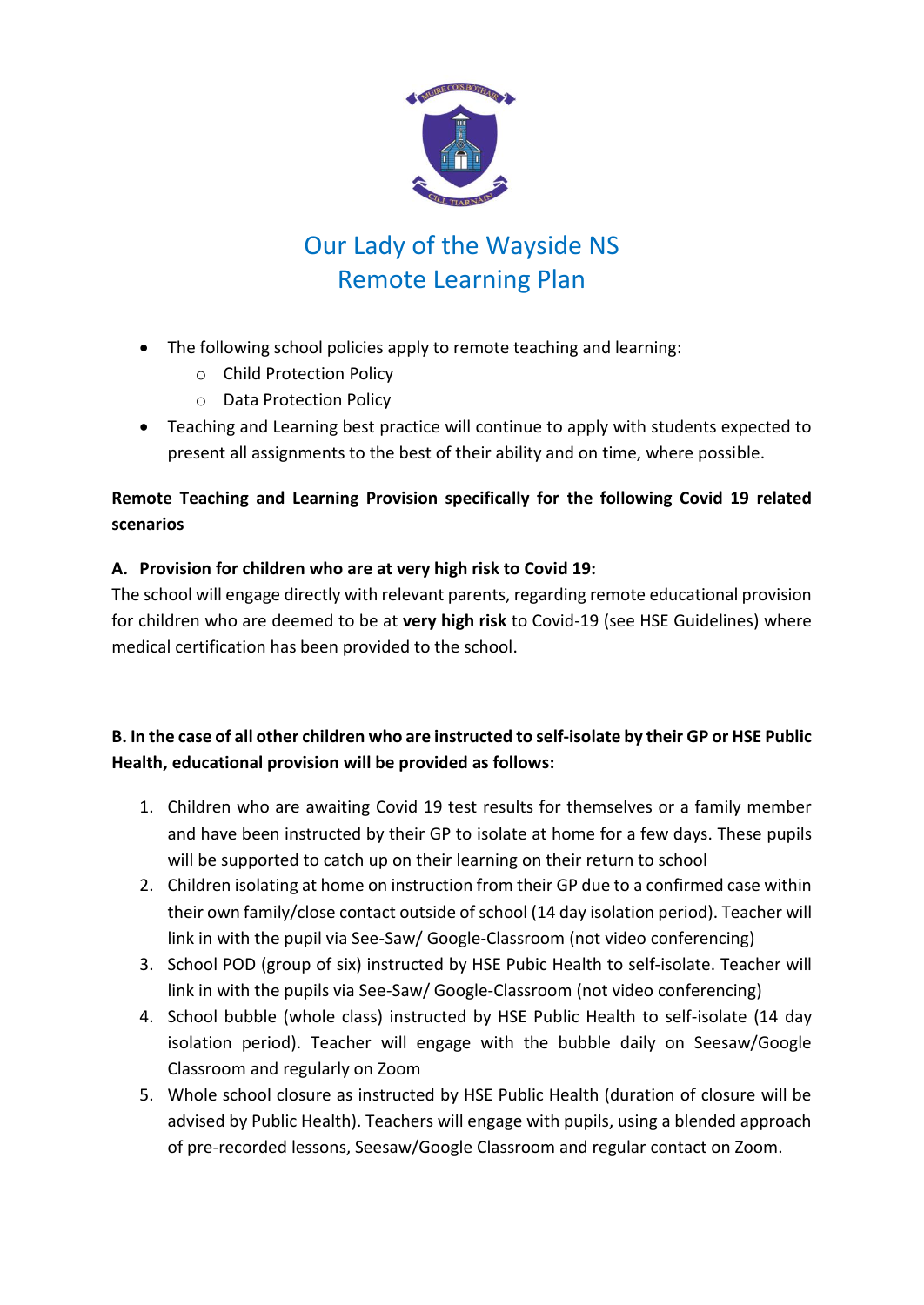

**Please note that the current situation is quite fluid and these circumstances may vary throughout the year.** 

#### **Summary:**

→Do what you can, within your circumstances. Forget about following books and workbooks outside of the work set by teachers for the moment.

→There will be no school work set for planned school closures/holidays. There will be no interaction on Zoom, Seesaw or Google Classroom during these times

 $\rightarrow$  Please keep abreast of postings on the school app– it is our main mode of communication going forward.

→We ask parents/guardians, students and teachers to ensure protocols are adhered to at all times.

→If you have yet to connect to any of the on-line platforms/school App, please do so. If you are experiencing difficulties, please email the school and we will assist you in any way that we can and please contact the school with any further queries you may have.

We thank the school community for adhering to the above guidelines for everyone's safety and welfare.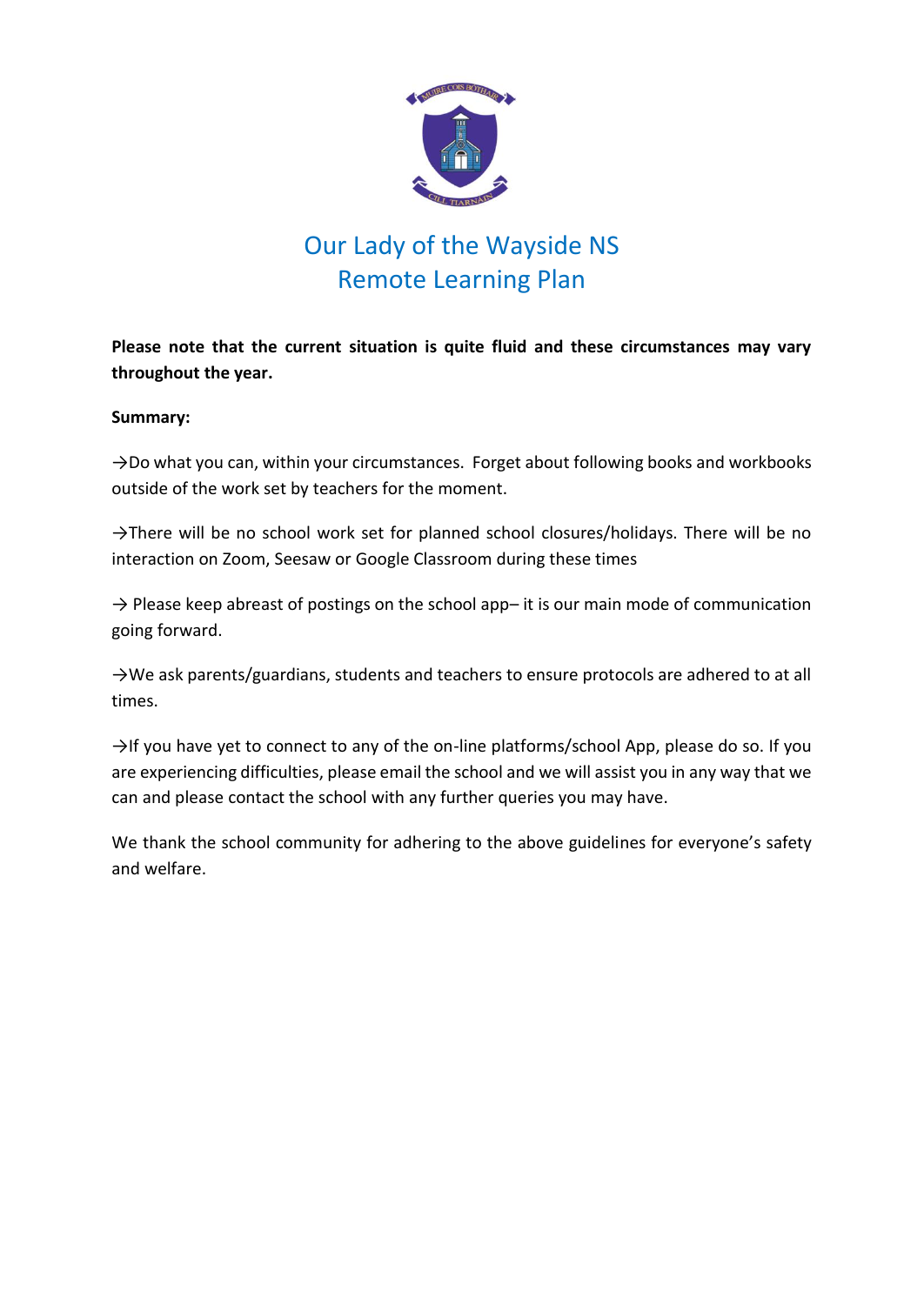

This plan was ratified by the BOM NS at its meeting on:

9<sup>th</sup> December 2020 and is subject to change, in light of any guidance or instruction received from Department of Education and Skills/HSE Public Health.

Signed: Stephen Walsh

(Chairperson BOM)

#### **\*Recommended Apps**

In addition to a pared back plan of work for your child/children, we suggest the following Apps for your child's use too, if you can access them. If not, do not worry, they are helpful but not essential.

- **Cúla 4:** Excellent for younger pupils for Irish vocab very child friendly. There are also videos of your children's favourite cartoons here as Gaeilge which would be useful to watch occasionally to keep up with Irish
- **Duolingo:** most suitable from 2nd class upwards. Excellent app. Tests your child Irish ability level at the start and they work away at their own level for 10mins daily
- **Mathduel:** For tables. Fun and interactive
- **Starfall:** For spellings. Again, very child friendly and useful to keep spellings progressing without feeling like schoolwork
- **Jolly Phonics App:** to keep up phonics learning for infant classes
- **Dolch words Apps:** (there is a wide range available): for the development of sight words
- **Nessy Apps:** for reading for pupils with dyslexia or difficulties
- **PinkFong:** Digital stories for infant classes. Excellent and engaging
- **Khan Academy:** Useful for maths for older pupils especially
- **Kahoot:** for general knowledge and quizzes